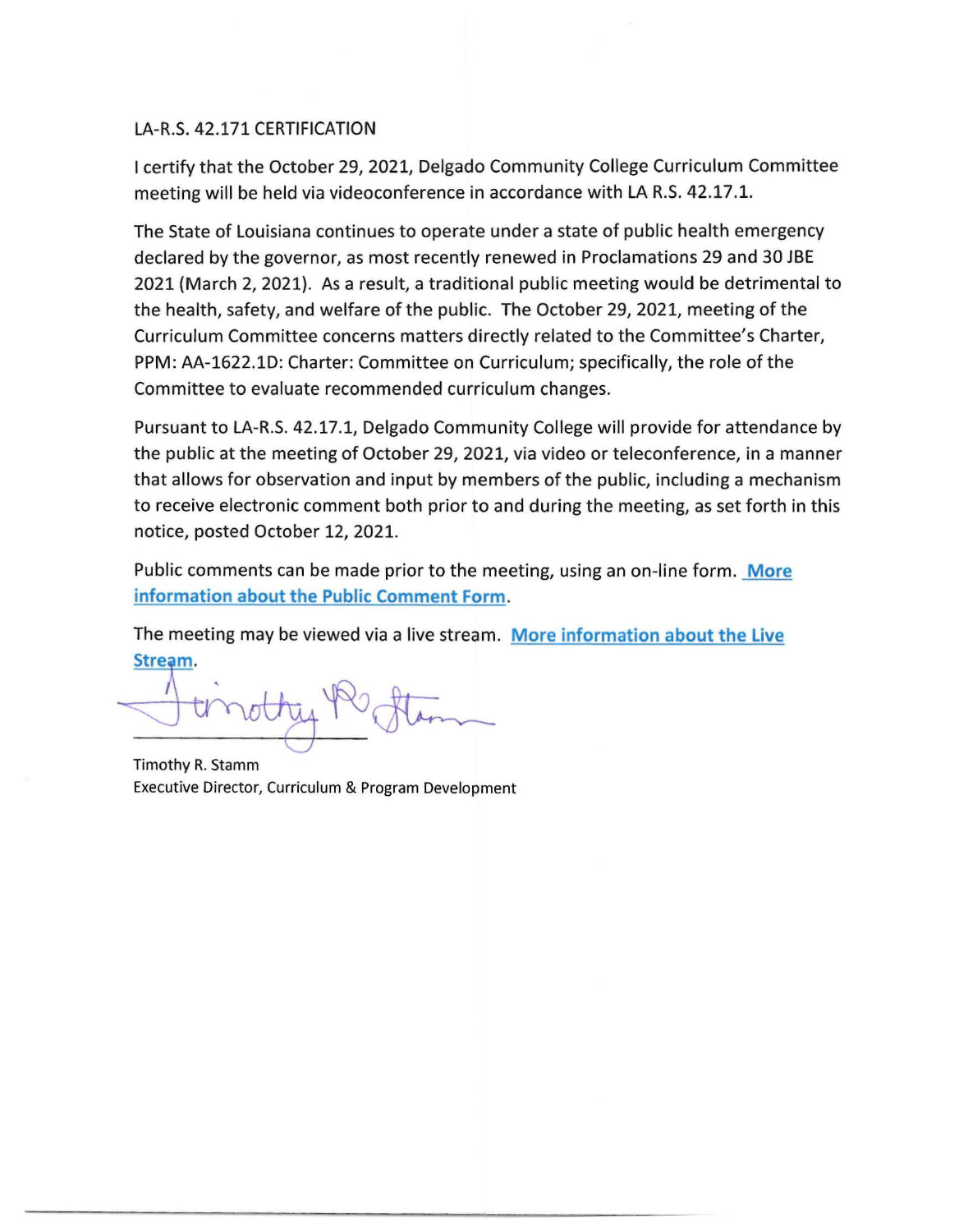

**CURRICULUM COMMITTEE MEETING**

*Friday, October 29, 2021, 2:00 p.m. Virtual Meeting via Zoom\*\**

#### **MEETING**

**I. Call to Order** The meeting was called to order at 2:05 p.m. by Tim Stamm, Assistant Chair

#### **II. Roll Call**

| Present Were:          | Cristina Alvardo-Suarez    | Mary Higgins            |
|------------------------|----------------------------|-------------------------|
|                        | Revaz Akirtava             | Linda Hueschen          |
|                        | <b>Malene Arnaud-Davis</b> | Tara LaFrance           |
|                        | Abdelrahim Ayyad           | Shawn Loht              |
|                        | Jennifer Bennett           | Jim Newchurch           |
|                        | Jason Briggs               | Jay Randolph            |
|                        | Angela Camaille            | David Sanders           |
|                        | Peter Cho                  | <b>Michael Santos</b>   |
|                        | Maria Cisneros             | Mostofa Sarwar          |
|                        | Caitlin Cooper             | Debbie Skevington       |
|                        | Lesha Coulon               | Tim Stamm               |
|                        | <b>Emmett Davis</b>        | Janet Gauthier Stephens |
|                        | <b>Theresa Degruy</b>      | Sara Strickland         |
|                        | Lilian Gamble              | Erin vonSteuben         |
|                        |                            |                         |
|                        |                            |                         |
| Attending to           | John Arbour                | Larisia Jones           |
| <b>Other Business:</b> | Jesse Boyd                 | Mavis Larrimer          |
|                        | <b>Emily Cosper</b>        | Patrice Moore           |

 Ty Delger Kenneth Ripberger Tamika Duplessis Jancarlo J. Romero Harold Gaspard **Vance Roux** Michelle Greco **Arlanda Williams** Sarah Inman Angela Wilson

# **III. Call for Public Comments (LA R.S. 42:26, 2010, No. 861, sec 23)** \*\*Governor's temporary approval for virtual meetings in light of continuing COVID‐19 restrictions

**IV. Minutes of meeting of April 30, 2021**  The minutes were reviewed and approved as presented.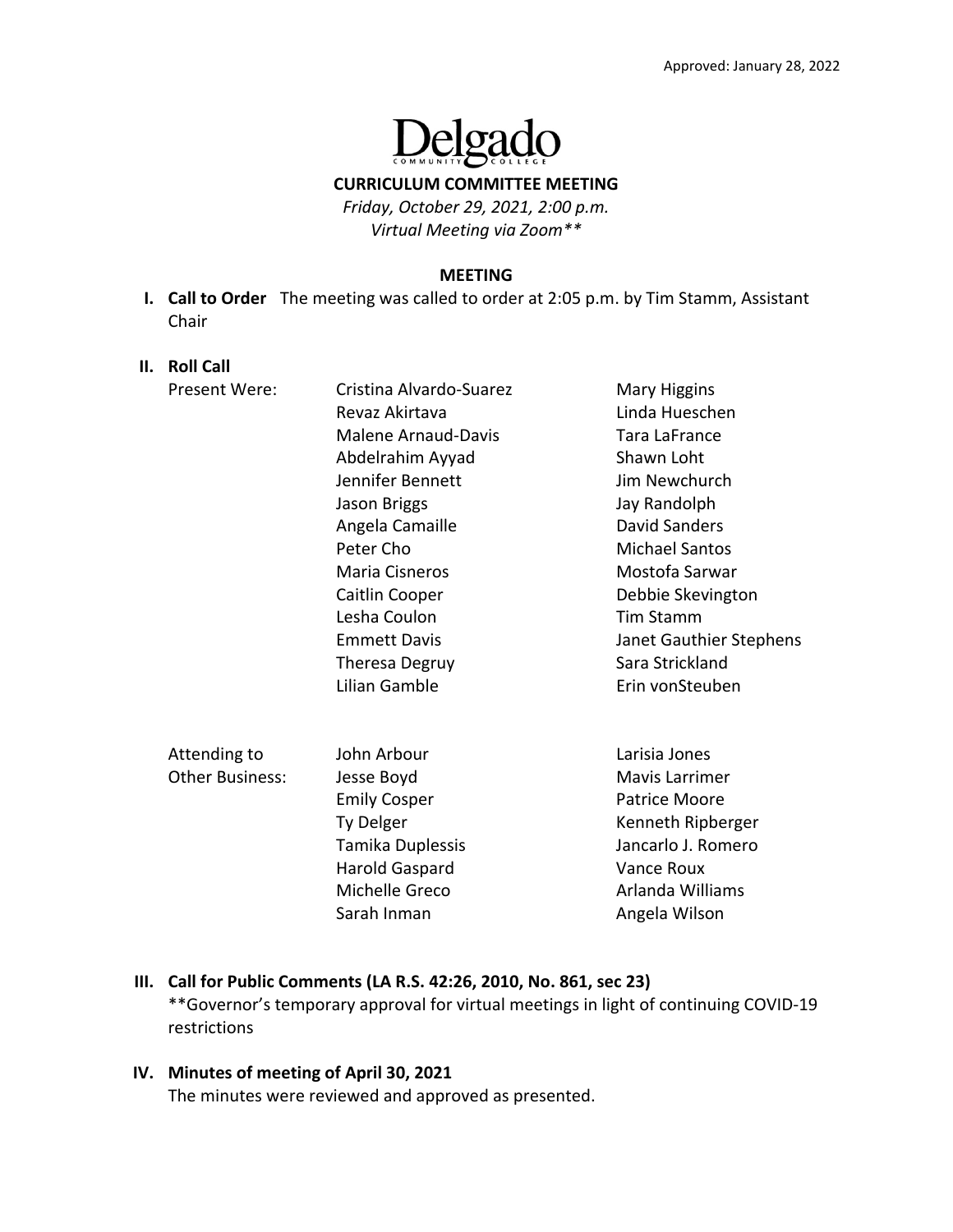### **V. Curriculum Committee Functions – Tim Stamm**

- a) Membership List
- b) Curriculum Development Calendar
- c) Charter: Committee on Curriculum PPM Policy No. AA‐1622.D
- d) The College Curriculum PPM Policy No. AA‐1510.1A
- e) Master Syllabus PPM Policy No. AA‐1503‐1A
- f) Board of Regents Approved Academic Degree Terms and Designations Policy No. 2.11
- g) Board of Regents Definitions of Undergraduate Certificates and Degrees Policy No. 2.15
- h) Board of Regents Statewide General Education Requirements Policy No. 2.16 Note: Table *Statewide General Education Requirements.*

### **VI. Curriculum Operations Report – Tim Stamm**

### **VII. General Education / Articulation Initiatives – Tim Stamm**

### *The agenda was combined for discussion. Original Placement VII.a. to VII.d.*

- a) Board of Regents for Louisiana Higher Education: Transfer/Articulation Matrix and Common Course Catalog for AY: 2021‐2022
- b) Articulation Agreement: University of Holy Cross: Associate of Applied Science in Respiratory Care Technology to Bachelor of Science in Health Sciences Curriculum for Respiratory Therapists *Updated agreement*.
- c) Articulation Agreement: University of Holy Cross: Associate of Applied Science in Radiologic Technology to Bachelor of Science in Health Sciences Curriculum for Radiologic Technologists.
- d) Articulation Agreement: Louisiana State University at Alexandria: Associate of Science in Business Administration to Bachelor of Science in Business Administration. Motion to accept proposals **[Motion: Lilian Gamble; Second: Jay Randolph; Carried, Unanimously].**

### **VIII. New Business**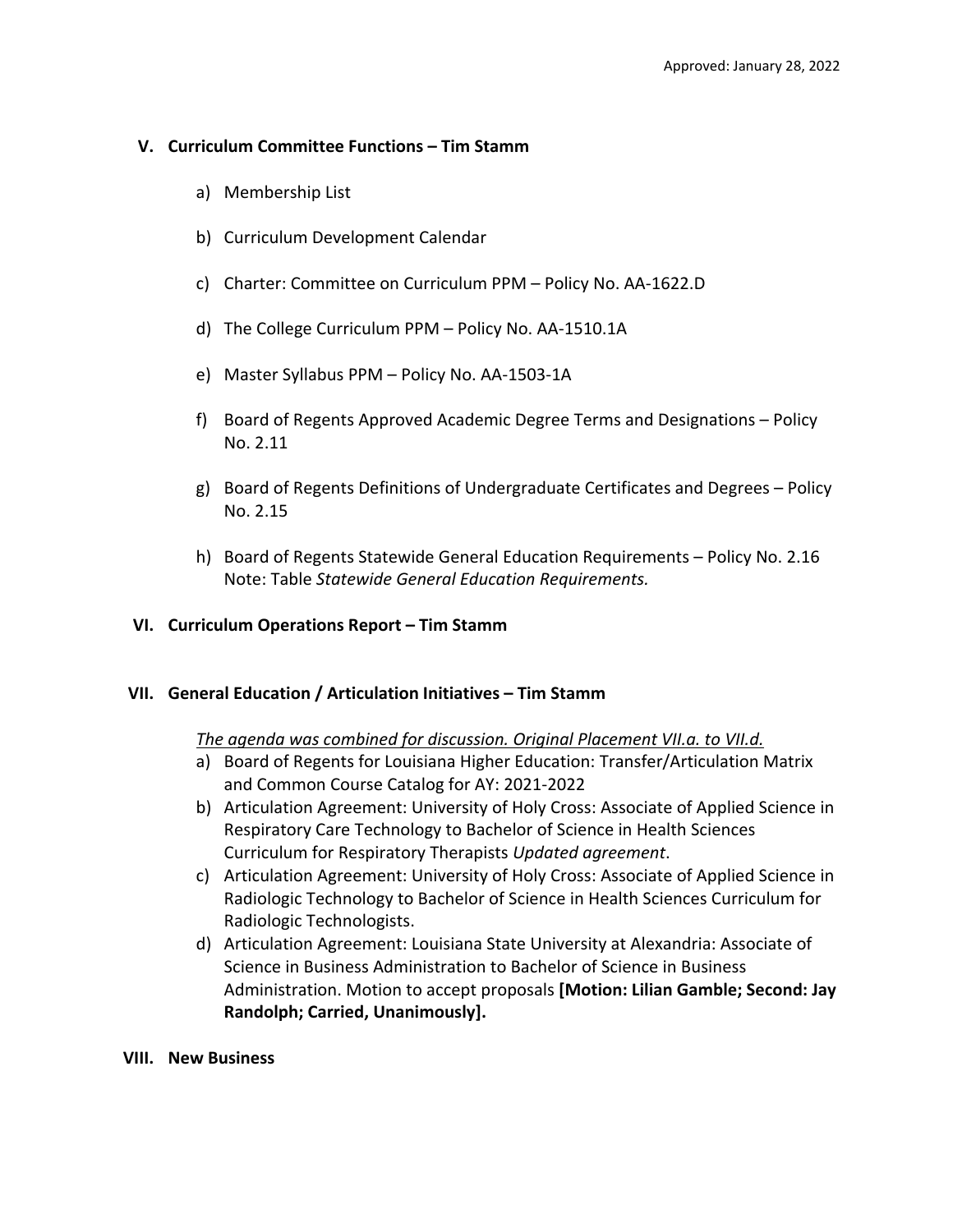# a) **Allied Health/SURG**

**Program Termination:** Certificate of Technical Studies in Surgical Technology. Terminate the C.T.S. in Surgical Technology. The C.T.S. program has been replaced by the A.A.S. in Surgical Technology, and the Certificate‐level program is no longer necessary as it does not support current licensure. Motion to accept proposal **[Motion: Deborah Skevington; Second: Peter Cho; Carried, Unanimously].**

# b) **Technical Division/ELLT**

**Program Termination:** Certificate of Technical Studies in Electric Line Technician. Terminate the C.T.S. in Electric Line Technician, as no credit‐based courses have been offered since prior to 2015. Motion to accept proposal **[Motion: Lilian Gamble; Second: Caitlin Cooper; Carried, Unanimously].**

# c) **Academic Affairs/Curriculum & Program Development**

**Student Learning Outcomes:** Progress report on the publication of Student Learning Outcomes in the College Catalog. **[Report Only: No action required].**

*The agenda was reordered and items were combined for discussion. Original Placement Items VIII. d to VIII. m*

# d) **Technical Division/Barber‐Styling**

**Program Review:** Review/Discussion of the Program Review Report (2019‐2020) for the T.D. in Barber‐Styling.

## **Arts & Humanities/Care & Development of Young Children**

**Program Review:** Review/Discussion of the Program Review Report (2019‐2020) for the A.A.S. in Care & Development of Young Children, with related C.T.C. in Child Development Associate (C.D.A.) Preparation.

## **Technical Division/Cosmetology**

**Program Review:** Review/Discussion of the Program Review Report (2019‐2020) for the T.D. in Cosmetology. **Graduation data were not included in the report. The T.D. in Cosmetology is a healthy program, producing graduates each academic year. 2016‐2017: 28 graduates; 2017‐2018: 18 graduates; 2018‐2019: 26 graduates; 2019‐2020: 22 graduates; and, 2020‐2021: 29 graduates. The Committee requests addition of the completion numbers in the Program Review report.**

## **Business & Technology/Culinary Arts**

**Program Review:** Review/Discussion of the Program Review Report (2019‐2020) for the A.A.S. in Culinary Arts, the C.T.S. in Culinary Arts: Line Cook, and the C.T.S. in Culinary Management.

**Business & Technology/Electrical‐Electronics Engineering Technology Program Review:** Review/Discussion of the Program Review Report (2019‐2020) for the A.S. in Electrical‐Electronics Engineering Technology. **The Committee noted that the Student Learning Outcomes listed in the Program Review Report do not match the approved SLOs, as listed in the** *College Catalog***, and**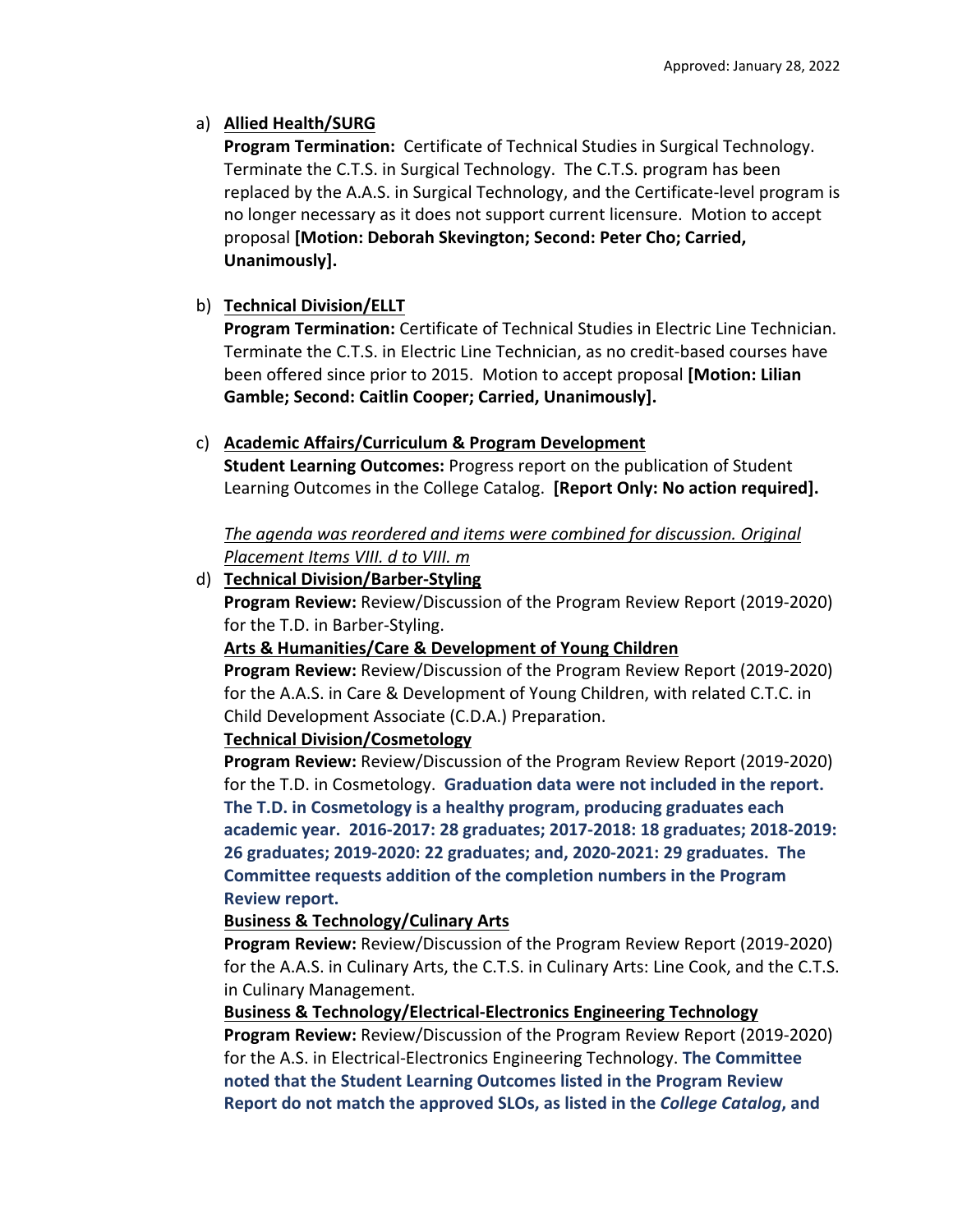### **requests review and adjustment of the Program Review Report to reflect the approved, official Student Learning Outcomes for the A.S. in Electrical‐ Electronics Engineering Technology.**

#### **Technical Division/Motor Vehicle Technology**

**Program Review:** Review/Discussion of the Program Review Report (2019‐2020) for the A.A.S. in Motor Vehicle Technology, the C.T.S. in Motor Vehicle Technology, and the C.T.C. in Motor Vehicle Maintenance and Light Repair. **The Committee noted that the Degree and Certificate completers are totaled in this, and all Program Review Reports. Combining the total graduate numbers for Degree and related/embedded Certificate programs does not provide an accurate description of the health, well‐being, and vitality of the individual instructional programs. The Committee requests that the Program Review Committee and Report Template separate out degree and embedded program completion data to demonstrate the graduation productivity of the major at each of its program levels. AAS in MOVH: 2016‐2017: 16; 2017‐2018: 13; and, 2018‐2019: 10; CTS in MOVH: 2016‐2017: 26; 2017‐2018: 32; 2018‐2019: 17. (These were reported as combined totals: 2016‐2017: 42; 2017‐2018: 45; and, 2018‐2019: 27).** 

#### **Allied Health/Nuclear Medicine Technology**

**Program Review:** Review/Discussion of the Program Review Report (2019‐2020) for the P.A.C. in Nuclear Medicine Technology. **The Committee noted that the Post‐Associate Certificate completers contain inaccurate information, and requests that the information is corrected in the Program Review Report: 2017‐ 2018: 6; 2018‐2019: 6; and, 2019‐2020: 6. Additionally, the Committee noted that the Student Learning Outcomes listed in the Program Review Report do not match the approved SLOs, as listed in the** *College Catalog***, and requests review and adjustment of the Program Review Report to reflect the approved, official Student Learning Outcomes for the P.A.C. in Nuclear Medicine Technology, specifically, SLO #4 begins with "interpret," as opposed to "utilize."** 

#### **Allied Health/Pharmacy Technician**

**Program Review:** Review/Discussion of the Program Review Report (2019‐2020) for the C.T.S. in Pharmacy Technician.

#### **Allied Health/Veterinary Technology**

**Program Review:** Review/Discussion of the Program Review Report (2019‐2020) for the A.A.S. in Veterinary Technology.

#### **Arts & Humanities/Visual Communications‐Graphic Design**

**Program Review:** Review/Discussion of the Program Review Report (2019‐2020) for the A.A.S. in Visual Communications‐Graphic Design, with related C.T.S. in Digital Photography. Motion to accept proposals **[Motion: Jay Randolph; Second: Lilian Gamble; Carried, Unanimously].** Motion to accept reports with corrections and amendments as noted. **[Motion: Lilian Gamble; Second: Angela Camaille; Carried, Unanimously].**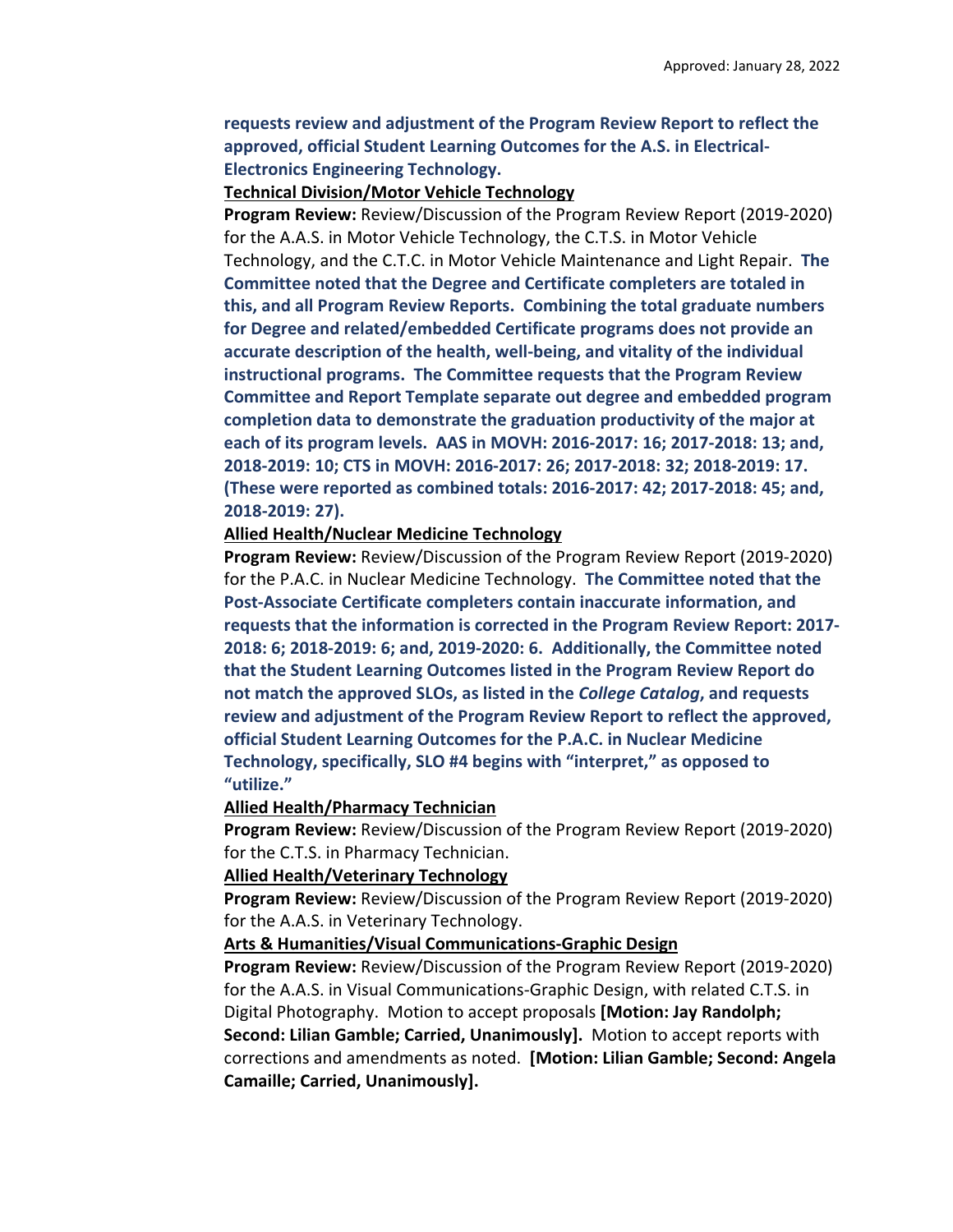e) *The agenda was reordered and items were combined for discussion. Original Placement Items VIII. n. to VIII. t.* 

## **Arts & Humanities/Anthropology & Geography**

**Program Review:** Review/Discussion of the Discipline Review Report (2019‐ 2020) for Anthropology & Geography.

# **Allied Health/Fitness & Wellness**

**Program Review:** Review/Discussion of the Discipline Review Report (2019‐ 2020) for Fitness & Wellness.

### **Communication/French**

**Program Review:** Review/Discussion of the Discipline Review Report (2019‐ 2020) for French.

### **Arts & Humanities/History**

**Program Review:** Review/Discussion of the Discipline Review Report (2019‐ 2020) for History.

### **Arts & Humanities/Humanities**

**Program Review:** Review/Discussion of the Discipline Review Report (2019‐ 2020) for Humanities.

### **Arts & Humanities/Music**

**Program Review:** Review/Discussion of the Discipline Review Report (2019‐ 2020) for Music.

**Allied Health/Physical Education**

**Program Review:** Review/Discussion of the Discipline Review Report (2019‐ 2020) for Physical Education. Motion to accept proposals **[Motion: Mostofa Sarwar; Second: Janet Gauthier Stephens; Carried, Unanimously].**

## f) **Curriculum & Program Development**

**Revision to Regents Academic Policies:** Revision of AcAf: 2.04: Letters of Intent for New Academic Programs (does not apply to Community and Technical Colleges) *and* 2.05: Proposals for New Academic Programs/Research Units. **[Review/Advisement and Discussion Only; no action required, will require future, annual review and approval re: AcAf: 2.05]**.

## **IX. Consent Agenda**

## a) **Business & Technology/HOST**

**Course/Lab Fee Revision:** HOST‐101: Introduction to Hospitality Industry. Change the course/lab fee of HOST‐101: Introduction to Hospitality Industry *from* \$60.00 *to* \$97.00. The *increase* in course/lab fee is required to address the cost of two imbedded Industry Based Certification (IBC) examinations: Certified Guest Service Professional (Guest Service Gold) and Certified Hospitality & Tourism Management Professional.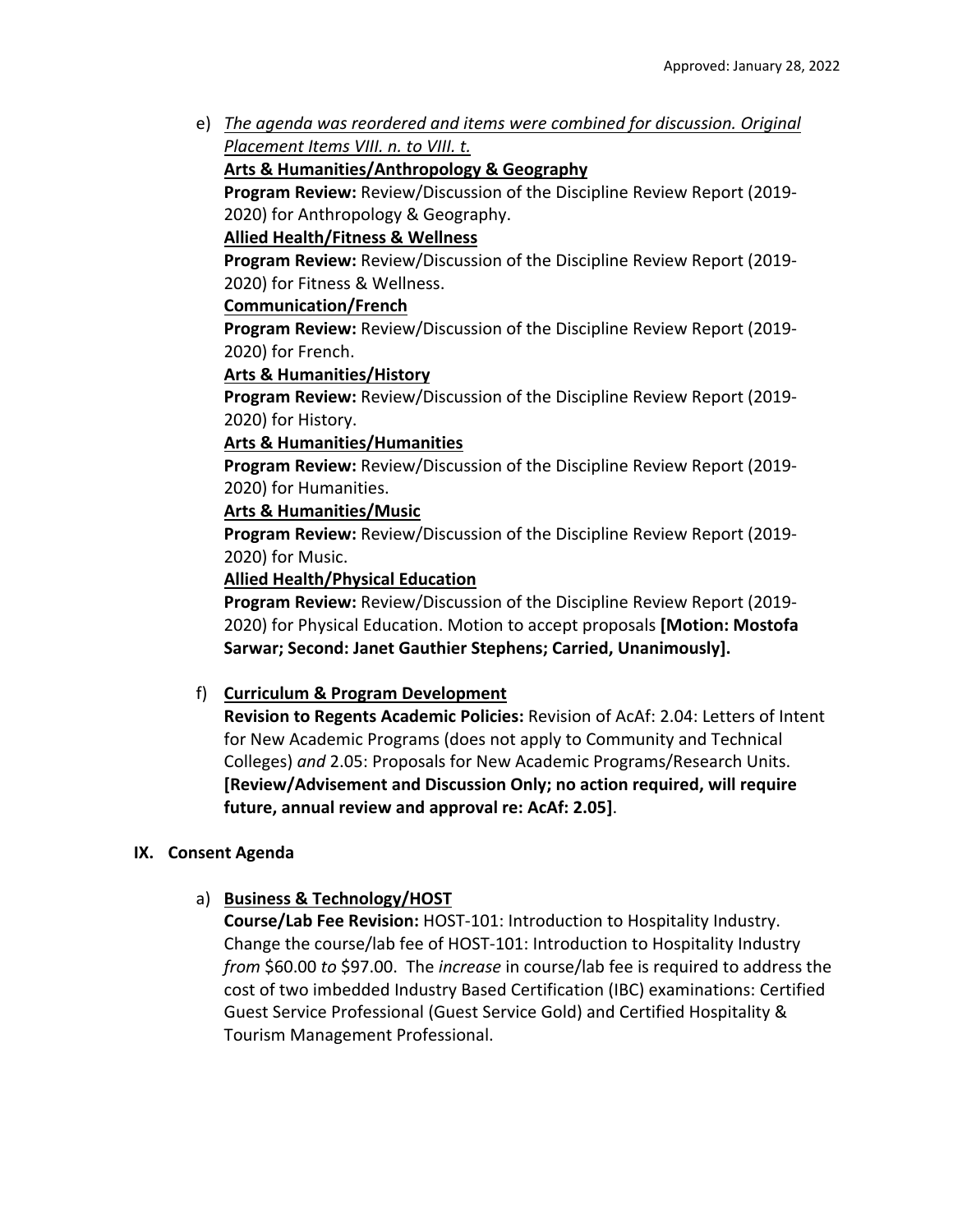# b) **Allied Health/RATH**

**Change of Program Description:** Post‐Associate Certificate in Radiation Therapy. Change the program description of the P.A.C. in Radiation Therapy to include a reference to safety: "The mission of the Delgado Community College Radiation Therapy Program (RATH) is to provide students with both academic and clinical instruction, which will prepare them to function safely as competent, compassionate, entry‐level radiation therapists who respond professionally and ethically to patients and other team members of the radiation oncology facility and healthcare team."

Motion to accept Consent Agenda **[Motion: Peter Cho; Second: Caitlin Cooper; Carried, Unanimously].**

## **X. Old Business**

# a) **Business & Technology/CULA**

**Concept of a New Instructional Program:** Career and Technical Certificate in Basic Commercial Cooking. The Concept Proposal was approved by the Curriculum Committee April 17, 2020; however, contained prerequisite errors that prevented the seven (7) credit‐hour program from being completed without a hidden prerequisite. Due to curriculum revisions, the issue has been resolved. Motion to accept proposals **[Motion: Lilian Gamble; Second: Debbie Skevington; Carried, Unanimously].**

**buster**

# b) **Business & Technology/CULA**

**Withdrawal of Concept of a New Instructional Program:** Career and Technical Certificate in Basic Commercial Baking. The Concept Proposal was approved by the Curriculum Committee April 17, 2020. Motion to accept proposals **[Motion: Angela Camaille; Second: Caitlin Cooper; Carried, Unanimously].**

# c) **Business & Technology/CULA**

**Program Revision:** Certificate of Technical Studies in Culinary Management. Revise the C.T.S. in Culinary Management: Required Courses in Major: DELETE: PAST‐101: Introduction to Baking and Pastry as an OR choice with CULA‐101: Introduction to Culinary Arts; DELETE: PAST-102: Baking and Pastry Skills Lab I as an OR choice with CULA‐102: Basic Culinary Skills. ADD: CULA‐109: Concepts in Culinary Arts as an OR choice with CULA‐102: Basic Culinary Skills. DELETE: CULA‐213: Nutrition for the Culinary Professional; ADD: BUSG‐115: Starting a New Business. Approved Electives: Delete: BUSG‐252: Entrepreneurial Finance from the list of options. Total program hours **increase** *from* 27 *to* 28‐29. Adjust suggested sequence to reflect changes, specifically First Semester: Delete: PAST‐ 101 as an OR choice with CULA‐101; Second Semester: Delete: PAST‐102 as an OR choice with CULA‐102; ADD: CULA‐109 as an OR choice with CULA‐102; Delete: CULA‐213: Nutrition for the Culinary Professional and ADD: BUSG‐115: Starting A New Business. Semester hours increase *from* 13 *to* 14 or 15. Total